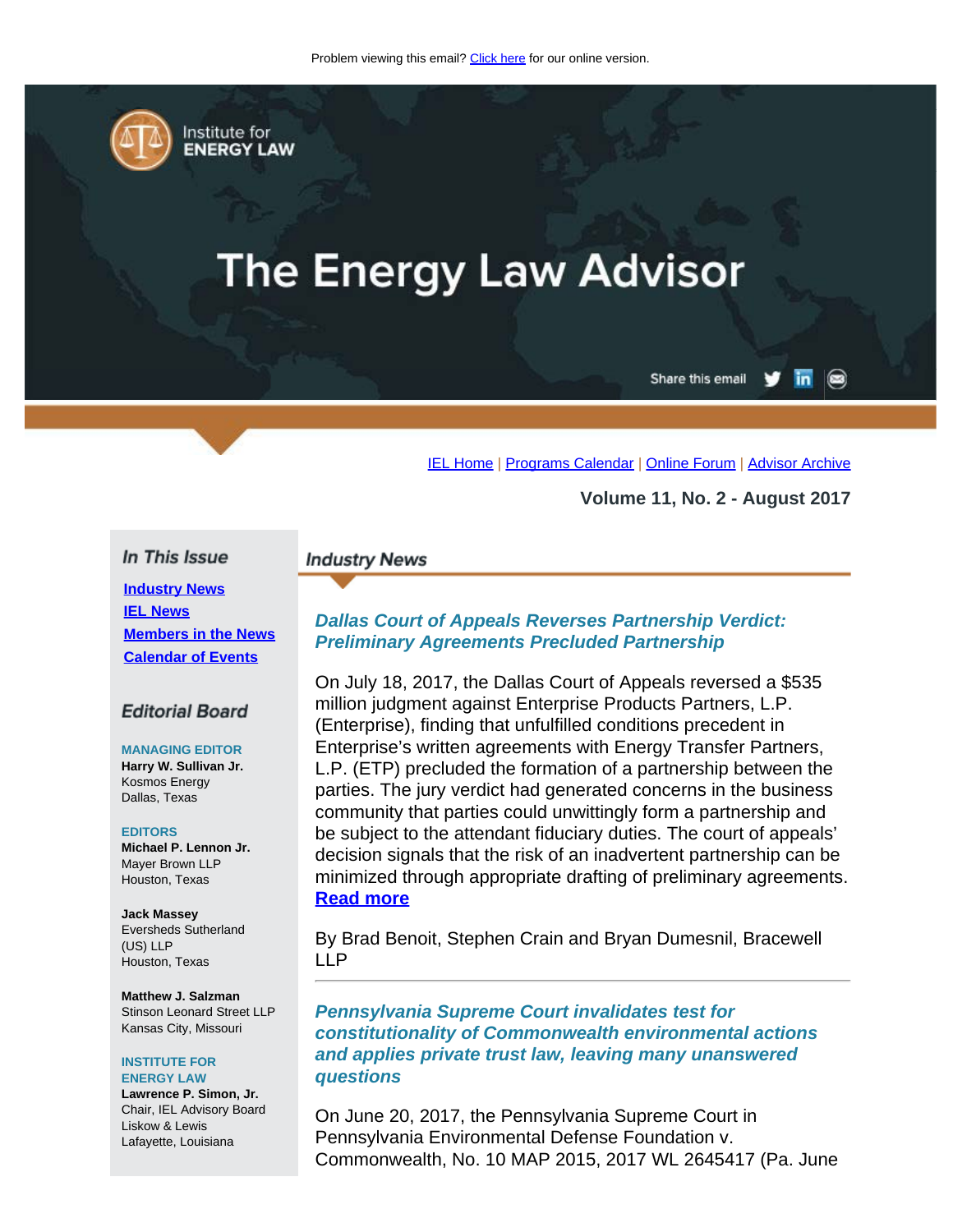**Jay E. Ray** IEL Director Plano, Texas

#### **Submissions**

**Industry News** Email **[Harry Sullivan](mailto:sullivanhw@aol.com)** and **[Vickie Adams](mailto:vadams@cailaw.org)**.

**Member Announcements** Email **[Vickie Adams](mailto:vadams@cailaw.org)**. Please submit photo with announcement if possible.

© Copyright 2017 - All Rights Reserved

20, 2017), injected substantial uncertainty into environmental jurisprudence in Pennsylvania for the foreseeable future by invalidating the test used by courts and administrative bodies for the last 44 years to adjudicate the constitutionality of Commonwealth Actions under the Environmental Rights Amendment to the Pennsylvania Constitution. Some concrete takeaways from *PEDF v. Commonwealth* are possible, but future litigation and administrative disputes will determine its reach. **[Read more](http://www.cailaw.org/media/files/IEL/Publications/2017/pennsylvania-sc-vol11no2.pdf)**

By Kevin L. Barley, Frost Brown Todd LLC

# *Brazil Looks to Reform its Oil and Gas Sector*

The article deals with the new Brazilian oil and gas policies and regulations recently enacted and designed to attract investments, with a focus on the new Petrobras' role in the Pre-salt area, the release of a bid round schedule under both concession and production-sharing regimes, and local content new rules. **[Read](http://www.cailaw.org/media/files/IEL/Publications/2017/brazil-vol11no2.pdf) [more](http://www.cailaw.org/media/files/IEL/Publications/2017/brazil-vol11no2.pdf)**

By Bruno Triani Belchoir and Leandro Duarte Alves, Mayer Brown

## *Levee Board Seeks Review of Application of Grable/Gunn jurisdiction with the United States Supreme Court*

This article analyzes the recent writ of certiorari filed by the Southeast Louisiana Flood Protection Authority - East with the United States Supreme Court which seeks reversal of the Federal Fifth Circuit Court of Appeals' application of federal question jurisdiction as defined by Grable/Gunn. The suit filed by the Authority has received significant attention since it was filed since it seeks to hold oil and gas and pipeline companies responsible for land loss in Louisiana's coastal zone**. [Read more](http://www.cailaw.org/media/files/IEL/Publications/2017/levee-vol11no2.pdf)**

By Claire Juneau, Kean Miller LLP

## **IEL News**

#### **In Memoriam**

It is with sadness and regret that we inform you of the passing of Stephen F. Gates on July 7, 2017.

Steve led the IEL with aplomb and humor as Chair of the Advisory Board from 2010-2012. A member of the Advisory Board and its Executive Committee since 2003 -- first as General Counsel of ConocoPhillips and later as Senior Counsel at Mayer Brown – Steve also led the Institute's strategic planning in 2009-2010. His contributions to the energy industry and the Institute for Energy Law are greatly appreciated and he will be missed. Steve's obituary may be found [here](http://hosting-24909.tributes.com/obituary/show/Stephen-Frye-Gates-104967694).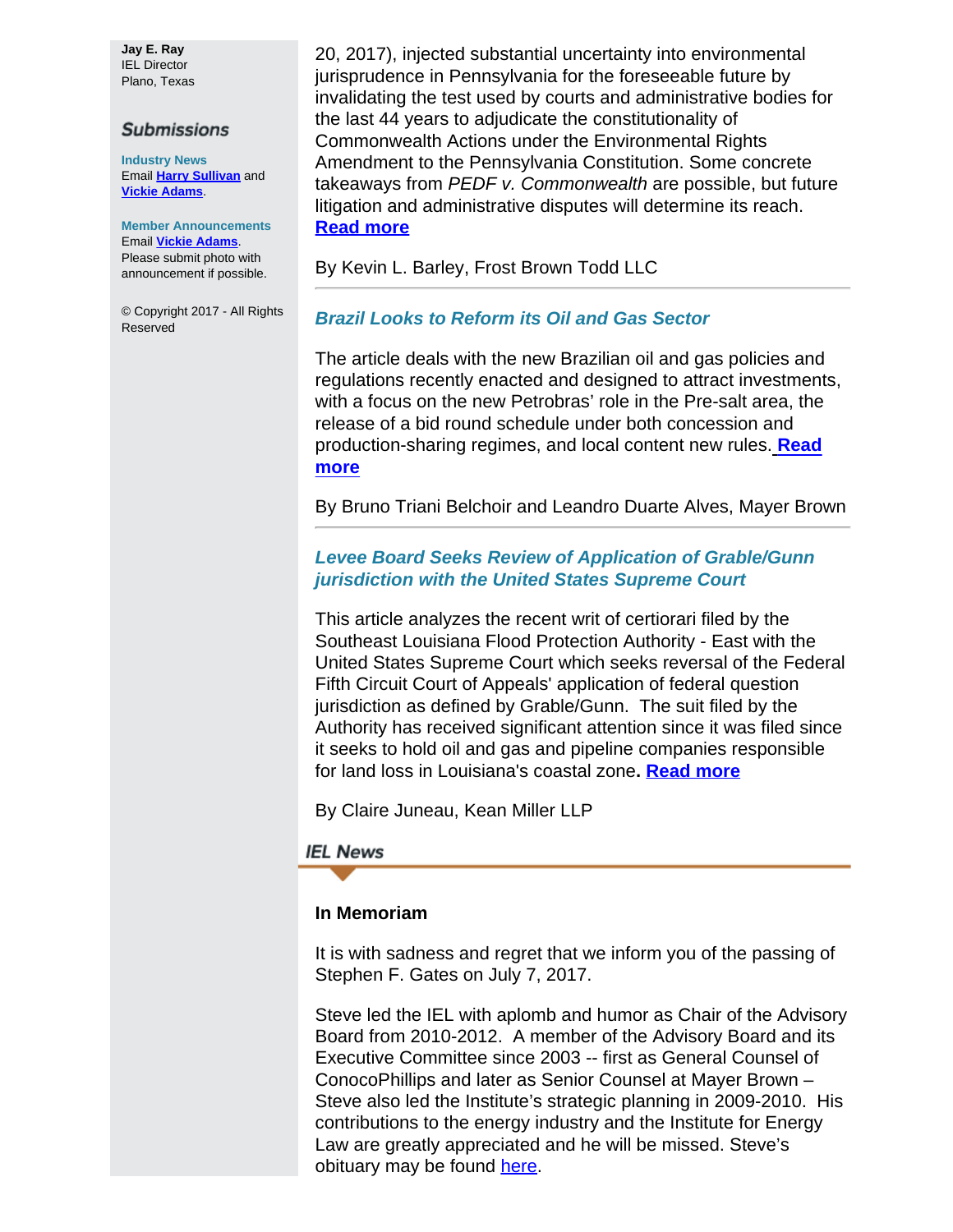Donations in celebration of Steve's life may be made to the Charleston Library Society building program and to the Drayton Hall Visitor Center project. A memorial service will be planned by his family for the fall.



# **John P. Bowman to Receive IEL's Lifetime Achievement in Energy Litigation Award**

[John P. Bowman](https://www.kslaw.com/people/John-Bowman), King & Spalding, has been named the 2017 recipient of the Institute for Energy Law's Lifetime Achievement in Energy Litigation Award. This award is presented each year at the Annual Energy Litigation Conference to an energy litigator whose achievements during the course of his or her career have won the admiration of his or her peers. Mr. Bowman will receive the award at the 16th Annual Energy Litigation Conference on November 9 in Houston, TX.

# **Dan O. Dinges Named IEL's 2018 John Rogers Award Recipient**

[Dan O. Dinges](http://www.cabotog.com/management/dan-o-dinges/), Chairman, President and Chief Executive Officer of Cabot Oil & Gas Corporation has been named the recipient of IEL's John Rogers Award for 2018. The John Rogers Award was established in 1969 in honor of John Rogers of Tulsa, Oklahoma and is presented annually. Each year it is presented to a person associated with the petroleum industry in recognition of extraordinary professional and civic achievement.

The award presentation and speech will take place during the John Rogers Award Dinner on February 15, 2018. The John Rogers Award Dinner and Presentation is part of the 69th Annual Oil & Gas Law Conference, which will take place February 15- 16, 2018, in Houston, TX.





# **Professor David E. Pierce to Give 2018 Deans of Oil & Gas Practice Lecture**

Every year, the Institute for Energy Law selects a distinguished legal practitioner or academic to present the Deans of Oil and Gas Lecture at the Annual Oil & Gas Law Conference. The Deans Lecture is an opportunity for reflection and comment on a career in oil and gas law. [Professor David E.](http://washburnlaw.edu/profiles/pierce-david.html) [Pierce](http://washburnlaw.edu/profiles/pierce-david.html), Norman R. Pozez Chair in Business and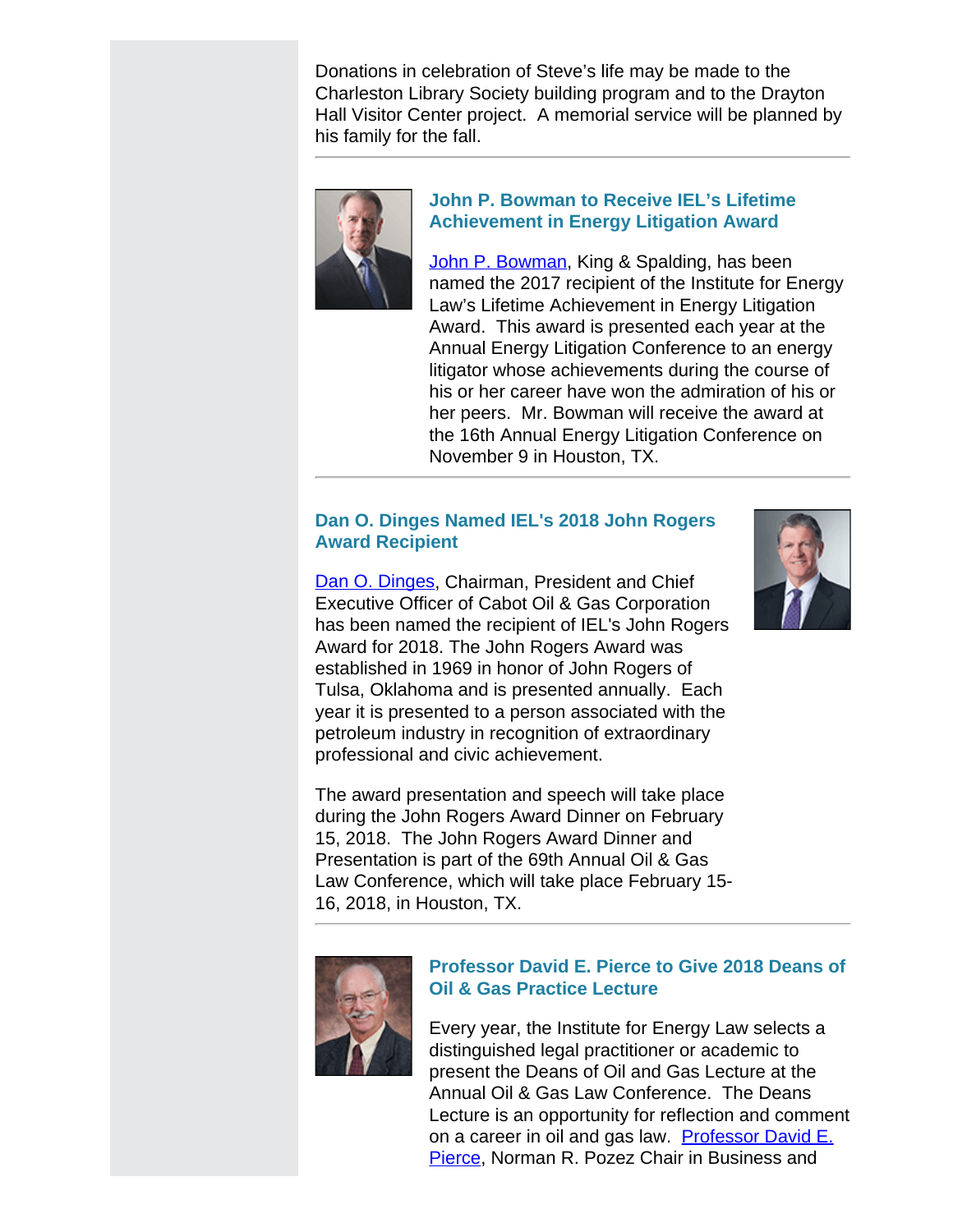Transactional Law at Washburn University School of Law in Topeka, KS will present the 2018 Deans of Oil & Gas Practice Lecture on February 16, 2018 during the 69th Annual Oil & Gas Law Conference. Professor Pierce's lecture is entitled American Oil and Gas Law: A Critique.

# **Bellane Meltzer Toren Earned ICD.D Designation**

In July 2017, **Bellanne ("Belle") Meltzer Toren** joined over 3,800 directors who have earned the ICD.D designation from the Institute of Corporate Directors ("ICD"). Belle Toren graduated the Director Education Program in May 2017. The Program was offered by the ICD in collaboration with Rotman School of Management at the University of Toronto and Haskayne School of Business at the University of Calgary. "The ICD.D designation stands for 'Institute of Corporate Directors, Director' and is granted to individuals who have completed the ICD-Rotman Directors Education Program, have successfully passed the examination process, have committed to a minimum of 14 hours of ongoing governance education annually and are current members in good standing with the Institute of Corporate Directors." [https://www.icd.ca/Courses/ICD-D-Designation/Use](https://www.icd.ca/Courses/ICD-D-Designation/Use-of-the-ICD-D-Designation.aspx)[of-the-ICD-D-Designation.aspx](https://www.icd.ca/Courses/ICD-D-Designation/Use-of-the-ICD-D-Designation.aspx)

# **Members in the News**

IEL is excited to add several new members to our roster! We hope you will reach out to and welcome our new Advisory Board Members and Young Energy Professionals and encourage them to get involved with our organization.

# **Supporting Member:**

**Blank Rome LLP** with Margaret Hill, Liz Klingensmith, Jeremy Mercer and Frank Tamulonis as Advisory Board Members.

# **Sponsoring Member:**

**Muse, Stancil & Co.** with Ajey Chandra as the Advisory Board Member.

# **Associate Members**:

- **Kenneth W. Grant** (Compass Lexecon, Boston, MA)
- **Eduardo Marquez Certucha** (Sidley Austin LLP, Houston,

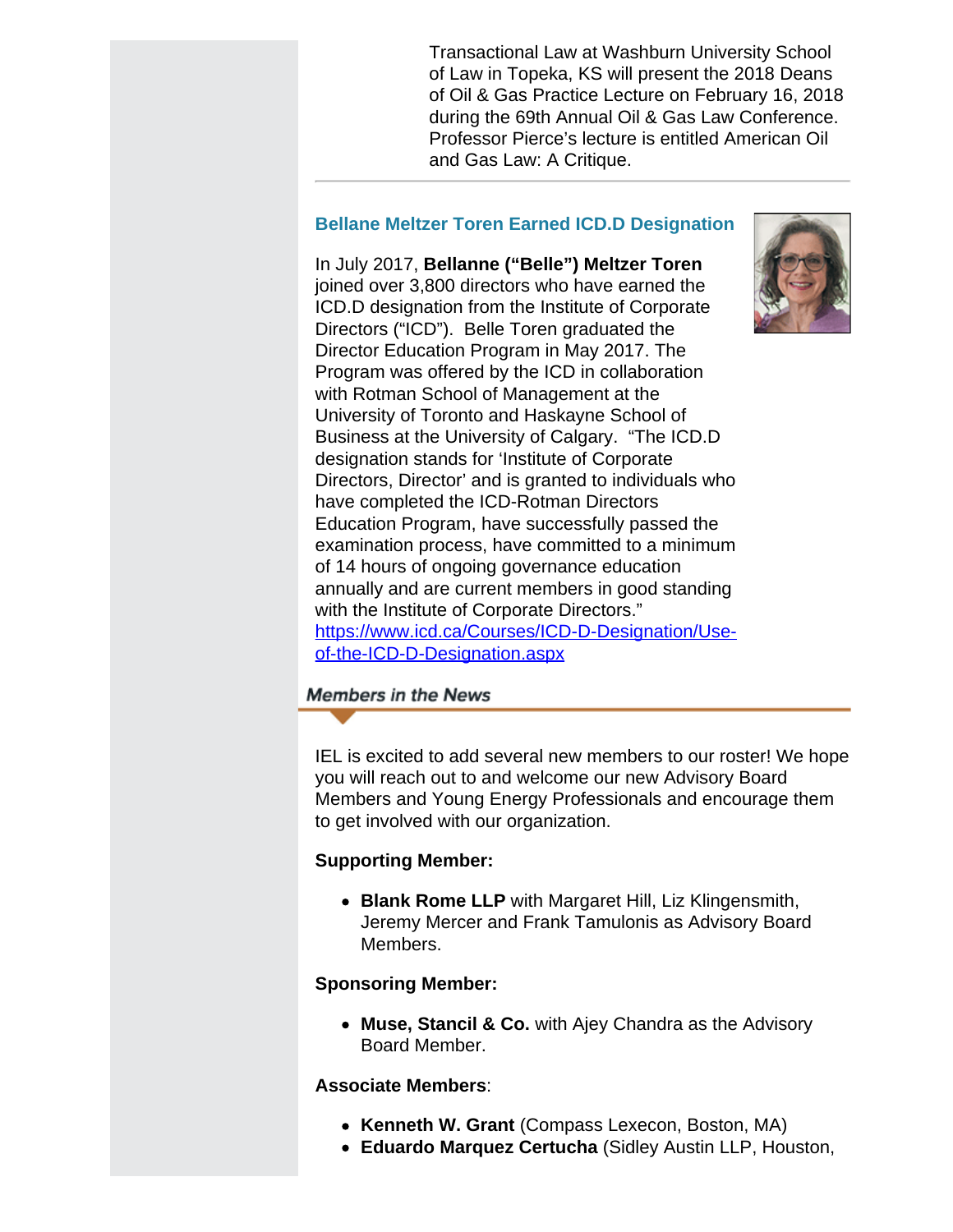TX)

- **Alicia McKnight** (Pillsbury Winthrop Shaw Pittman LLP, San Francisco, CA)
- **Steven Messer** (Yetter Coleman LLP, Houston, TX)
- **Luis Miranda** (Miranda Law Firm, Houston, TX)

**Young Energy Professional Members:**

- **Susan E. Adams** (Locke Lord LLP, Dallas, TX)
- **Laila Cavalcanti Loss** (Expro, Rio de Janeiro)
- **Ian Haley** (Range Resources Appalachia, LLC, Washington, PA)
- **Erica Hough** (Munich Re Trading LLC, Spring TX)
- **Richard Lee Fuqua, III** (Anadarko Petroleum Corporation, Midland, TX)
- **Gibson T. Laborde** (Exxon Mobil Corporation, Spring, TX)
- **Ruy Mireles** (Ruy Mireles Law Firm, PLLC, Mission, TX)
- **Jesse S. New** (Brunini, Grantham, Grower & Hewes, PLLC, Jackson, MS)
- **Elizabeth Nicki Hewell** (Bricker & Eckler, Columbus, OH)
- **Joseph Ope** (Exxon Mobil Corporation, Spring, TX)
- **Laura Springer Brown** (Liskow & Lewis, New Orleans, LA)
- **Court VanTassell** (Liskow & Lewis, Lafayette, LA)

# **Calendar of Events**

| 8th Law of<br><b>Shale Plays</b><br><b>Conference</b><br>Pittsburgh, PA<br>Sept 6-7, 2017      | <b>10th Annual</b><br><b>YEP General</b><br><b>Counsel Forum</b><br><b>Houston, TX</b><br>Sept 28, 2017                   | <b>7th Oilfield</b><br><b>Services Law</b><br><b>Conference</b><br><b>Houston, TX</b><br>Oct 12, 2017      |
|------------------------------------------------------------------------------------------------|---------------------------------------------------------------------------------------------------------------------------|------------------------------------------------------------------------------------------------------------|
|                                                                                                |                                                                                                                           |                                                                                                            |
| <b>3rd Rockies</b><br><b>YEP General</b><br><b>Counsel Forum</b><br>Denver, CO<br>Oct 19, 2017 | <b>16th Annual</b><br><b>Energy</b><br><b>Litigation</b><br><b>Conference</b><br><b>Houston, TX</b><br><b>Nov 9, 2017</b> | <b>5th Midstream</b><br><b>Oil &amp; Gas Law</b><br><b>Conference</b><br><b>Houston, TX</b><br>Dec 7, 2017 |

**Connect with IEL** 

in.



Institute for Energy Law of The Center for American and International Law 5201 Democracy Drive | Plano, Texas USA 75024-3561